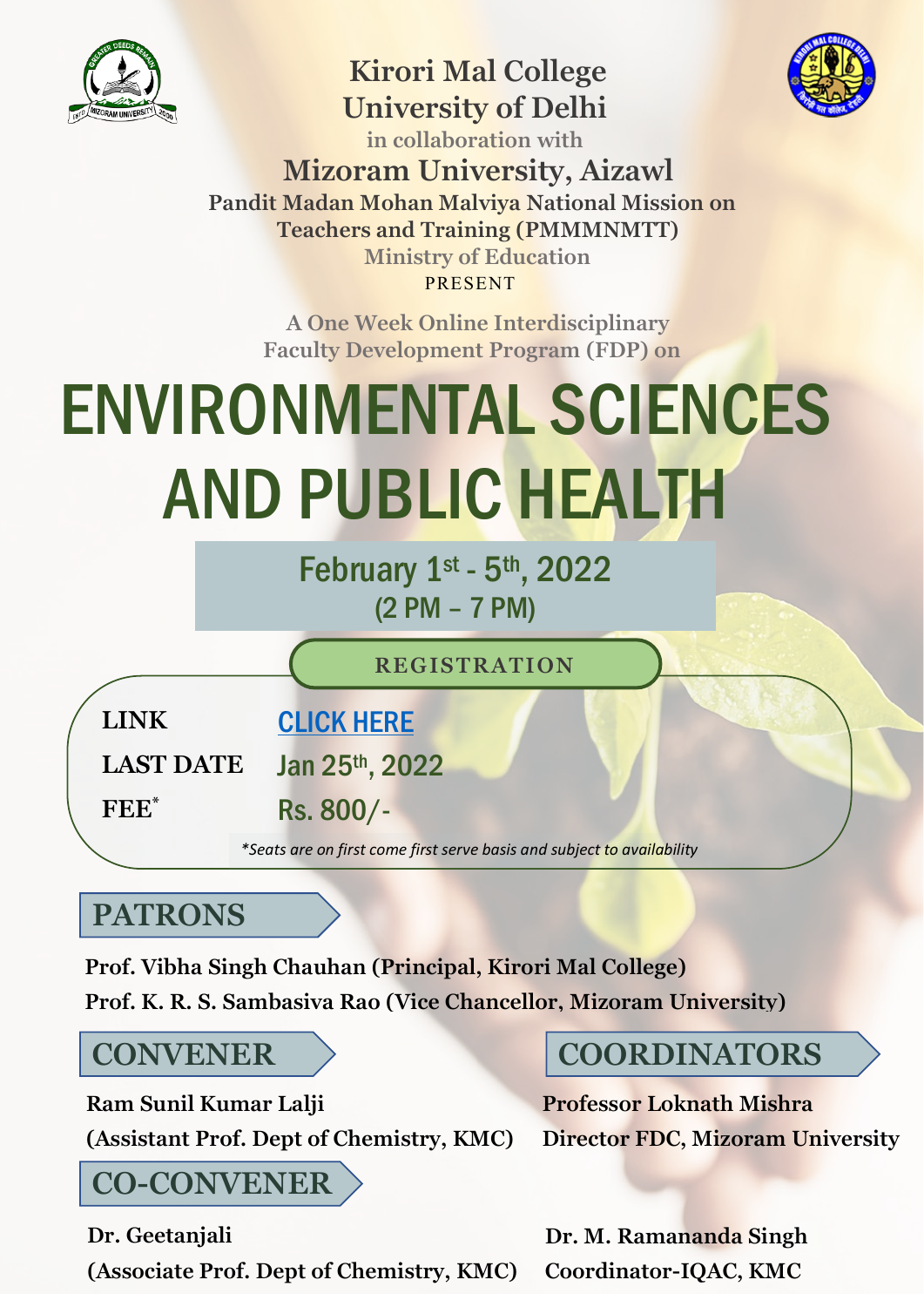## **Kirori Mal College**

Kirori Mal College, established in 1954, is an institution of academic excellence that has successfully maintained its place as one of the finest within the University of Delhi. The college encourages a quest for knowledge that is rooted in an ethical understanding of the world we inhabit. This enthusiasm for learning, along with a desire to evolve into socially responsible beings, is reflected not only in the academic atmosphere but is also visible in the field of extra-curricular activity. Our tradition of excellence in theatre, art and music further adds to the richness of the academic fabric of the college. College believes in making individuals more mature, responsible and socially aware citizens. The college has an active **Internal Quality Assurance Cell (IQAC)** which apart from ensuring quality of teaching learning, also caters to training and development of the faculty members and staff. Under its stewardship college has been accredited an A+ grade with 3.54 CGPA by the NAAC.

# **Mizoram University**

Mizoram University, established by an act of Parliament and it became functional from 2nd July 2001. The University is located at Aizawl, the capital city of Mizoram and is spread over 978.1988 acres in an area on the outskirts of the city. During the last 20 years of its existence, the University has made great strides in terms of infrastructure, academic programs, manpower and support services. Mizoram University was accredited 'A' grade by NAAC in 2019. The University was ranked as one of the top 100 Universities in India, assessed by the NIRF rankings in 2016, 2017 and 2018 under MHRD.

# **Department of Chemistry**

The Department of Chemistry is one of the esteemed departments in Kirori Mal College. It was established in 1954. Department offers various courses like B.Sc. (H) Chemistry, B.Sc. (Prog.) Analytical Chemistry, B.Sc. (Prog.) Physical Sciences, B.Sc. (Prog.) Life Sciences and M.Sc. Chemistry. The faculty members of the department are committed to the course of teaching and helping students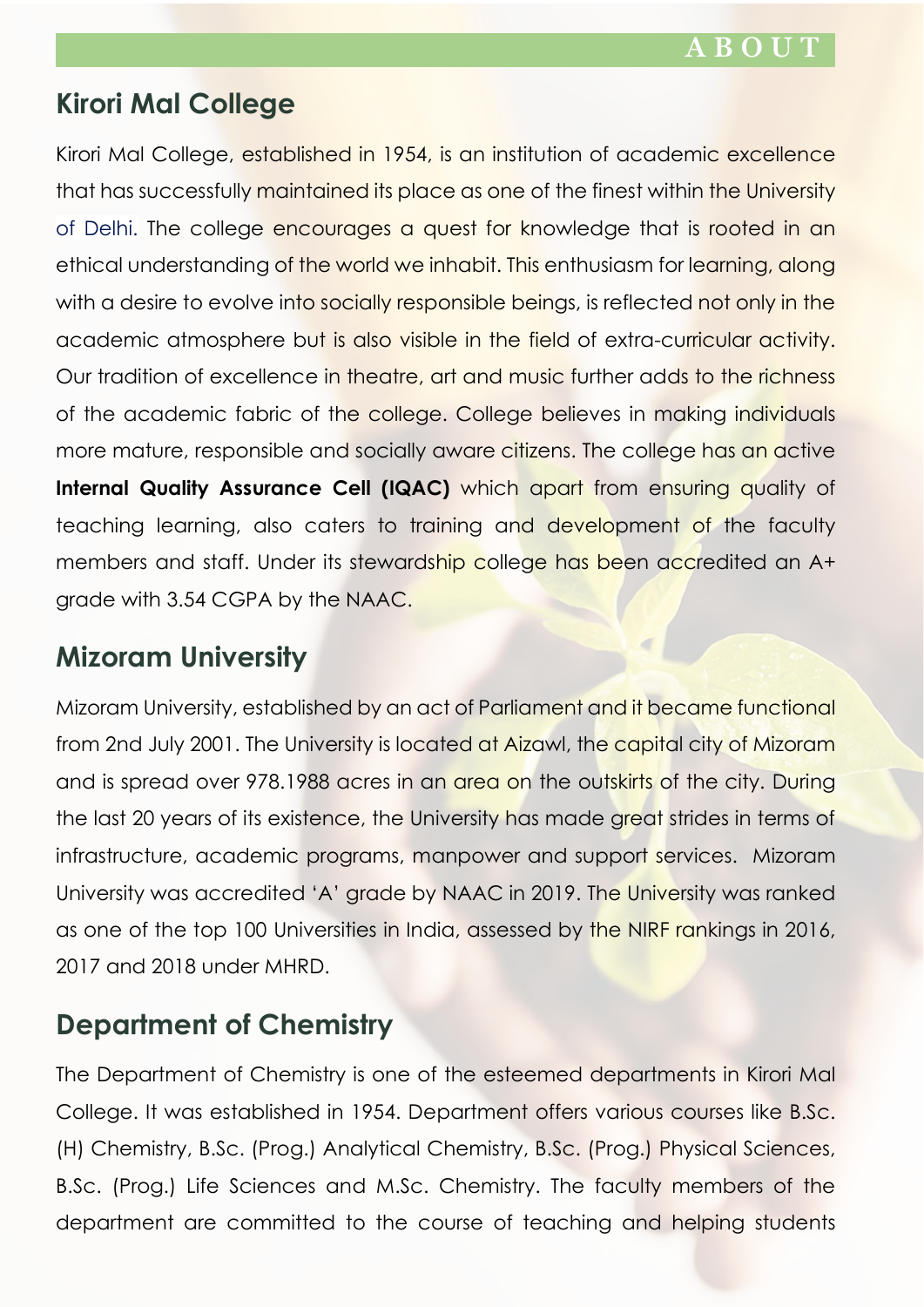achieve great heights in their life later. Department has three lecture theatres and five laboratories. The Department has an academic society which organizes chemistry seminars/ conferences/ workshops, festivals and visits to various industries, laboratories, institutes etc. These activities provide students a platform for interaction with the academicians and industrialists in the form of summer/innovation projects and educational trips. The department is keen in adapting innovation techniques in learning and encourages students to take active part in research. In all, the department tries to blend core basics of chemistry with recent research to enhance the overall learning process. Department of chemistry along with Internal Quality Assurance Cell (IQAC) is organizing this FDP as a work towards the realization of the goals of quality enhancement and sustenance.

## **CONCEPT NOTE**

## **Faculty Development Program (FDP)**

This FDP is being organized under the auspices of the Pandit Madan Mohan Malviya National Mission on Teachers and Teaching Program, Ministry of Education, Government of India. We invite faculty members from colleges and universities across the country to register and participate in this program. The eprogram consists of **15 sessions, 90 minutes duration each, spread over 5 days along with one homework session each day.**

With the growing concern about how various environmental factors affect our health and well-being, it becomes imperative to study and understand how we are impacting our environment and in turn being affected by the changes caused. This five-day interdisciplinary faculty development program brings to us an opportunity to not only be a part of understanding the impact of environment on our health but also be a part of the change that is required to be brought about.

The program is designed in a way that each day caters to a unique theme, such as

- Historical Perspective on Environment
- Environment and Society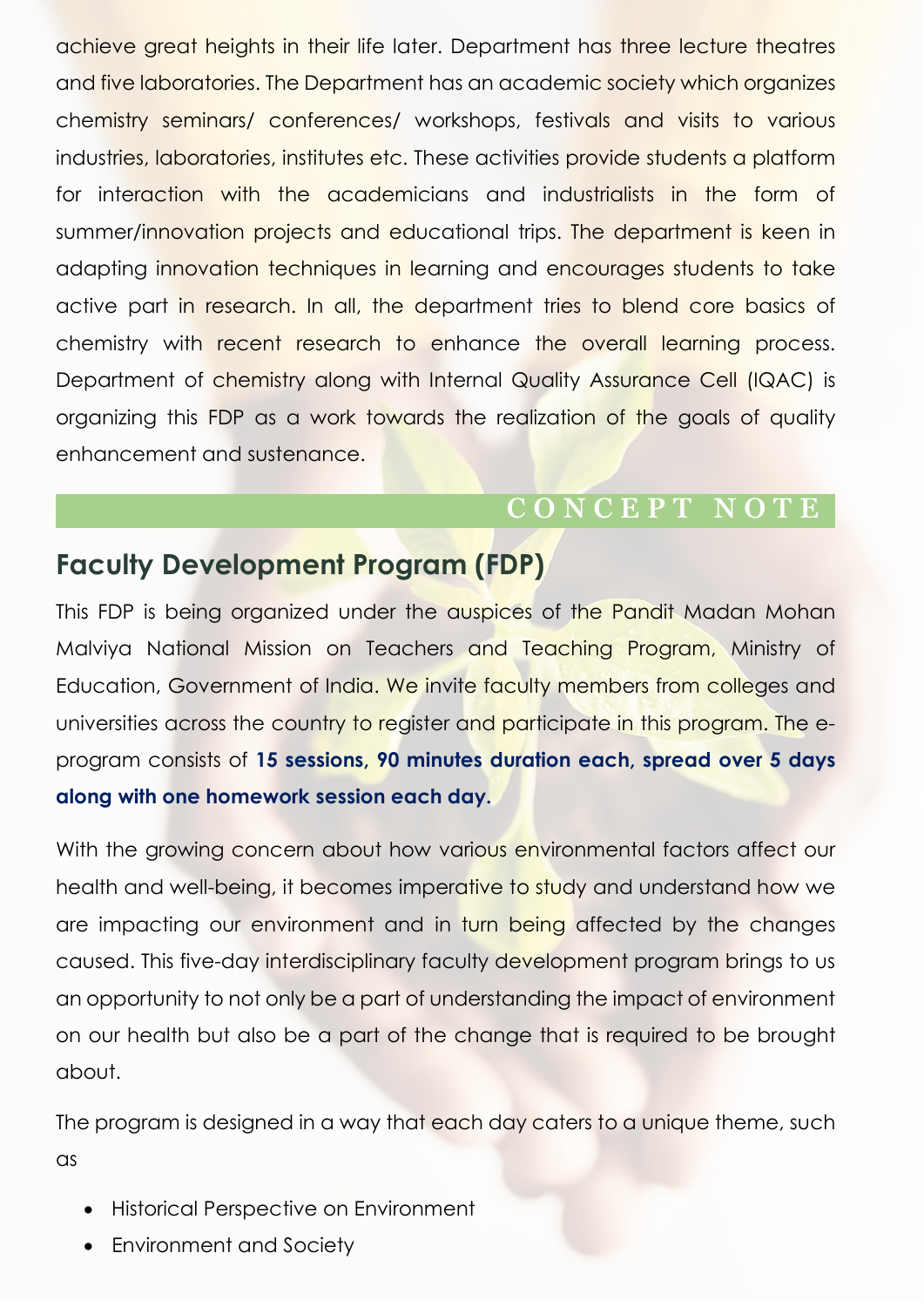- Frontiers in Environmental Sciences
- Public Health and Environment
- Environment Sustainability.

Topics such as Environmentalism, Environment Justice, COP-26, SDGs, Environmental pollutants and toxicology and its impact on public health, Ecological Restoration will form the core context of some of the lectures.

Three lectures  $(2:30 - 4:00 \text{ pm}, 4:00 - 5:30 \text{ pm}$  and  $5:30 - 7:00 \text{ pm}$ ) will be delivered on each day by speakers from some of the most premier institutes such as Delhi University (DU), Jawaharlal Nehru University (JNU), GGSIP University, CSIR-NEERI, DPSRU, Dr. B. R. Ambedkar University and others, on that day's theme.

## **Who can participate?**

Any higher education faculty members or research associate/scholar who is keen on learning the impact of environment on our health. The FDP caters to all disciplines such as physical sciences, chemical sciences, biological sciences, environmental sciences, technology, social sciences, humanities, languages, public-policy, and environmental law, and is inter-disciplinary in true spirit.

### **IMPORTANT**

- **Once the registration process is complete and you are selected for the course, the registration fee is non-refundable.**
- **Registration is mandatory for participation.**
- **Attending all the sessions is compulsory.**
- **Attempting and submitting all the quizzes and assignments are mandatory.**
- **Graded certificates based on performance will be awarded to the participants.**
- **As part of the Ministry of Education's requirement under the PMMMNMTT scheme, all participants need to submit online feedback for each session.**
- **Failing to meet any of the above conditions will result in denial of a certificate of completion to the participants.**
- **No Objection Certificate (NOC) or Leave is NOT REQUIRED to participate in the Program**
- **The Course is beneficial for the Career Advancement Scheme (CAS)**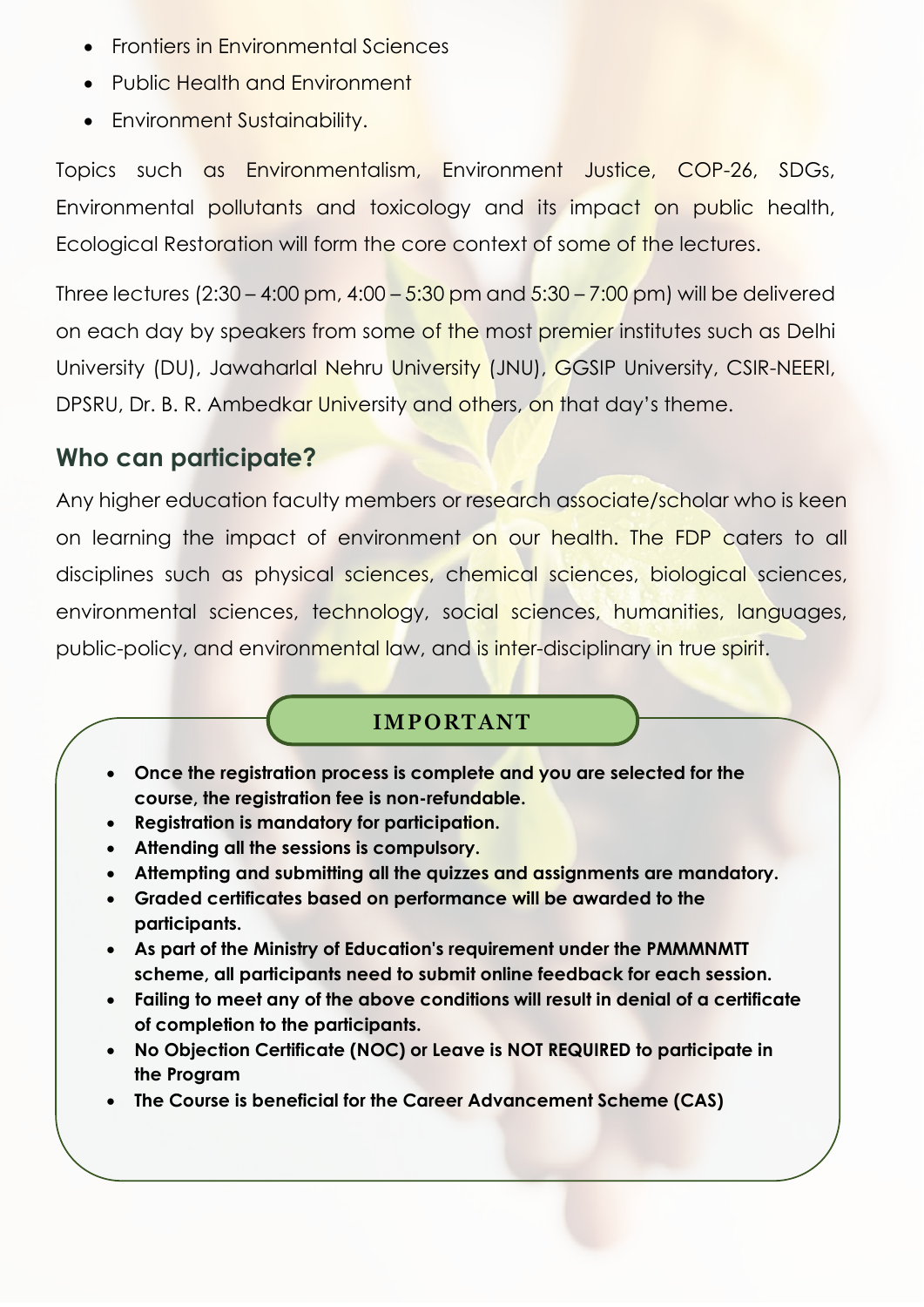## **SPEAKERS**



**Prof. Dinesh Mohan** School of Environmental Sciences Jawaharlal Nehru University



**Prof. P K Joshi** School of Environmental Sciences Jawaharlal Nehru University



**Dr. Neetu Rani** University School of Environment Management, GGSIPU



**Prof. Surender Kumar** Delhi School of Economics University of Delhi



**Prof. Kaushal Kumar** School of Social Sciences Jawaharlal Nehru University



**Dr. Priyanka Saxena** CSIR, NEERI



**Prof. Rajiv Tonk**



**Prof. Subhash Anand** Department of Geography University of Delhi



**Dr. Alok Kumar Chaudhari** Department of Chemistry DDU Gorakhpur University



**Gaurang Baxi** Director -Tactise



**Dr. Swati Diwakar** Environmental Biology University of Delhi



**Prof. Madhulika Banerjee** Deptt of Political Science University of Delhi



**Dr. Pamposh Bhat** University School of





**Prof. Ajay Taneja** Department of Chemistry Dr. B.R. Ambedkar Univ.